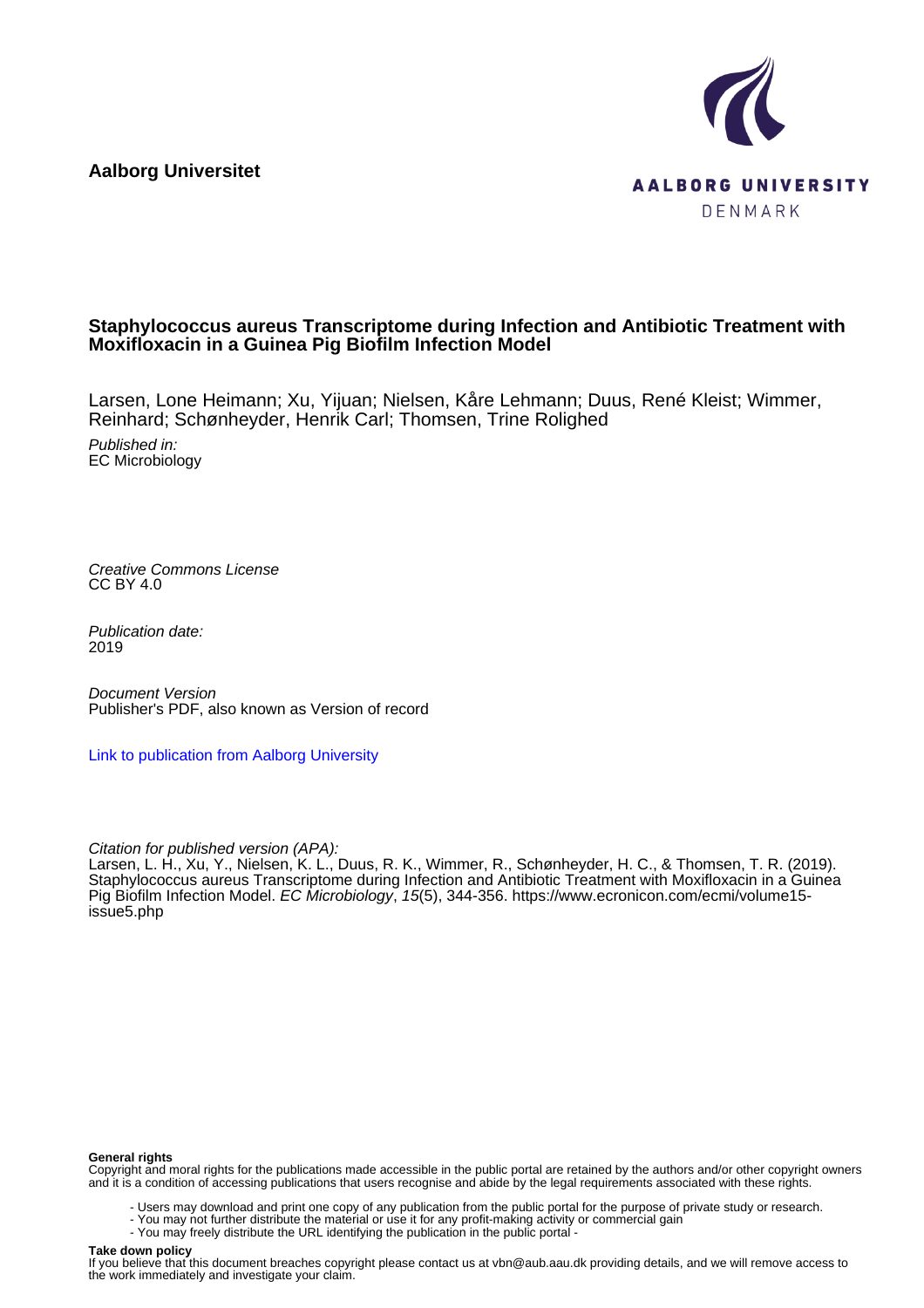

## Lone Heimann Larsen<sup>1,2,3</sup>, Yijuan Xu<sup>3,4</sup>, Kåre L Nielsen<sup>3</sup>, Rene Duus<sup>3</sup>, Reinhard Wimmer<sup>3</sup>, Henrik C Schønheyder<sup>1,2</sup> **and Trine Rolighed Thomsen3,4\***

 *Department of Clinical Microbiology, Aalborg University Hospital, Aalborg, Denmark Department of Clinical Medicine, Aalborg University, Aalborg, Denmark Center for Microbial Communities, Department of Chemistry and Bioscience, Aalborg University, Aalborg, Denmark Life Science, Danish Technological Institute, Aarhus, Denmark*

**\*Corresponding Author**: Trine Rolighed Thomsen, Associate Professor, Center for Microbial Communities, Department of Chemistry and Bioscience, Aalborg University, Aalborg, Denmark.

**Received:** March 01, 2019; **Published:** April 29, 2019

#### **Abstract**

*Staphylococcus aureus* adapts to the host environment during infection, but it is challenging to study its global *in vivo* response. In a previous study (Xu., *et al.* BMC Microbiol 16:80, 2016, doi: 10.1186/s12866-016-0695-6), we reported the transcriptome of *S. aureus* in a prosthetic joint infection. In this study, transcriptome of the same *S. aureus* strain was investigated in a guinea pig implant infection model. Four Teflon® cages were placed subcutaneously in each of the 12 animals before *S. aureus* inoculation. Six animals were treated with moxifloxacin for four days starting three days after infection initiation (day 3), while the other six remained untreated. Cage fluid and cages were collected for RNA sequencing and metabolomics. We found clear distinction of the expression profiles between *in vivo* and *in vitro* samples. In the untreated group, early infection (day 3) samples were characterized with upregulation of many virulence genes, amino acids catabolism and several fermentation pathways compared with the *in vitro*  samples, while from early (day 3) to late infection (day 7 and 9) increased ammonia production was indicated by upregulation of urea degradation, arginine deiminase and acetoin biosynthesis pathways. The transcriptome at late stage (seven and nine days after infection initiation) were found not differentiable. Increasing concentrations of several amino acids and fermentation products were detected by metabolites analysis. The transcriptome seven days after termination of moxifloxacin treatment resembled early infection (day 3). Overall, the *S. aureus* gene expression profiles showed its dynamic adaptation to a changing environment during infection development.

*Keywords: Staphylococcus aureus; Moxifloxacin; Biofilm; infection; gene expression; in vivo*

### **Introduction**

*Staphylococcus aureus* is a major cause of community- and hospital-acquired infections worldwide. *S. aureus* has a remarkable ability to adapt to a biofilm mode of growth in response to the host environment, and this is crucial for its leading role in device-related infections [1,2].

The pathogenesis of *S. aureus* infections has been studied extensively both *in vitro* and *in vivo*. Multiple virulence factors have been revealed such as toxins and cell surface proteins which facilitate adhesion, invasion and evasion in order to survive and hide from the host's immune response [3,4]. However, few studies investigated infection progress and related changes in virulence expression [5]. In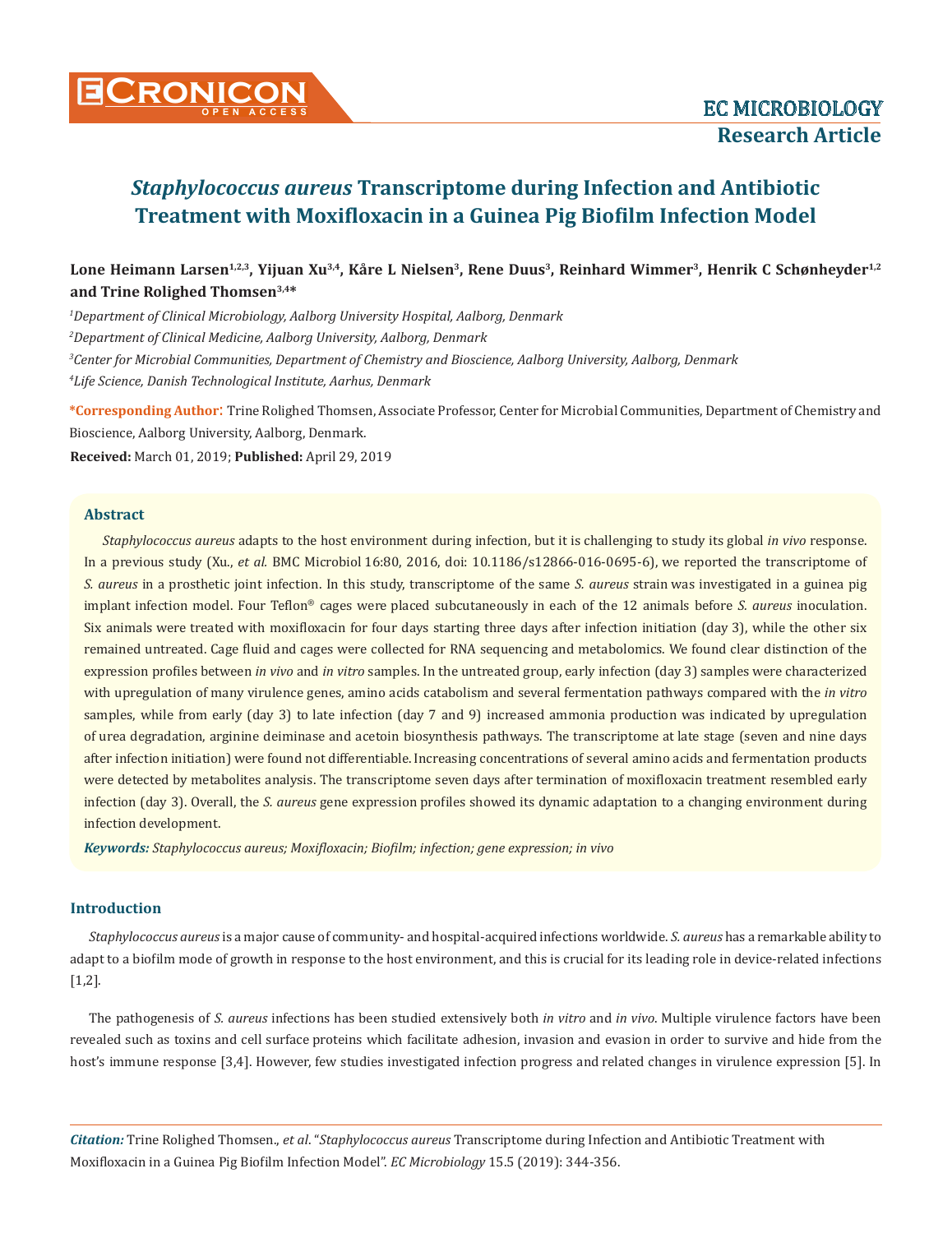addition to virulence determinants, adaption to the host environment requires adjusting metabolic activities to the changing environment in the host during infection development. Rohmer and co-workers [6] addressed this question in an opinion manuscript arguing that a pathogenic microorganism has to invade a niche that is already occupied either by human cells or by a perfectly adapted microbial resident.

Therefore, the ability to survive depends on the ability to adapt to changes in a hostile environment. Consequently, looking at the ability of pathogenic bacteria to adjust metabolic pathways might give an extra dimension in our understanding of bacterial pathogenicity.

Nonetheless, knowledge of *S. aureus* metabolic changes *in vivo* is scarce.

To describe the complicated interaction between the microorganism and the host, gene expression has been investigated both *in vitro*  and *in vivo* at the bacterial level. It has become clear that the *in vivo* setting is far more complex and *in vitro* data cannot be translated to *in vivo* infections. *S. aureus* gene expression has been studied *in vivo* in rabbit [7], guinea pig [8], rat [9] and mice [10,11], as well as in humans [12,13]. Most of these studies focused on a few specific virulence determinants. To our knowledge only Date., *et al*. and Xu., *et al*. have studied *S. aureus* global gene expression in deep infections in humans [10,14].

The primary aim of this study was to study the *in vivo* transcription response of *S. aureus* during infection progression in a guinea pig implant-infection model and changes induced by treatment with moxifloxacin using the RNA-sequencing approach (RNA-Seq). Although virulence is interest of many studies, we chose to focus on the regulation of metabolic pathways, not individual virulence determinants. Moreover, nuclear magnetic resonance (NMR) spectroscopy was used to analyse the metabolites in fluid aspirated from the hollow implants at different time points to determine the biochemical compositions of the investigated environment. To do this, we chose the pan susceptible and biofilm-forming strain (SAU060112) from our previous study [14] to enable comparison of the *in vivo* gene expression profiles between the human prosthetic joint infection (PJI) and the guinea pig implant model. We decided to use this animal implant model because it is well-established [15-19] and guinea pig is highly susceptible to staphylococcal infection and its symptoms and immune response are similar to humans [20]. Moxifloxacin, a broad-spectrum fluoroquinolone antibiotic, was selected for treatment because of the toxic effect of common antibiotics such as penicillin on the gut microbiome of guinea pigs [21,22]. Moxifloxacin binds to and inhibits the bacterial enzymes DNA gyrase (topoisomerase II) and topoisomerase IV, resulting in inhibition of DNA replication and repair and cell death in sensitive bacterial species [23].

#### **Materials and Methods**

#### **Infecting organism**

*S. aureus* strain SAU060112 [14], a clinical isolate from a PJI patient, was used.

The bacterium was isolated directly from the primary culture plate from the prosthesis component of a PJI patient and stored in 20% glycerol at -80°C. This strain (*spa* type t908, Clonal Complex 45) is susceptible to penicillin, methicillin and 5 antibiotic classes other than β-lactam [14]. The inoculum was freshly prepared from an overnight LB medium agar by resuspending colonies in 0.9% sterile saline (NaCl). The OD<sub>600</sub> of the inoculum was adjusted to reach a final concentration of 2 x 10<sup>4</sup> CFU/mL. In addition, a CFU count was made for the inoculum.

#### **Animal model**

The research protocol was approved by the Danish Animal Ethics Council (2015-15-0201-00620), and the animals were kept and studied at animal facility maintained by the Department of Biomedical Research's at Aalborg University Hospital, Aalborg, Denmark.

A modified version (changes in sex of the guinea pigs) of the established foreign-body infection model in guinea pigs was used [15,16]. The animals (albino female Dunkin-Hartley guinea pig, Lidköping Kaninfarm, Sweden) were acclimatised for minimum 14 days before subcutaneous implantation of four polytetrafluoroethylene (Teflon) cages (32 mm X Ø 10 mm and perforated with 130 spaced holes, Ø 1 mm) (Angst-Pfister AG, Zürich, Switzerland) in the flanks and closure of the incision by intracutaneous stitches under aseptic conditions. The weight of animals was 350-510g at time of implantation. The first animals were anesthetized with Hypnorm-Dormicum

*Citation:* Trine Rolighed Thomsen., *et al*. "*Staphylococcus aureus* Transcriptome during Infection and Antibiotic Treatment with Moxifloxacin in a Guinea Pig Biofilm Infection Model". *EC Microbiology* 15.5 (2019): 344-356.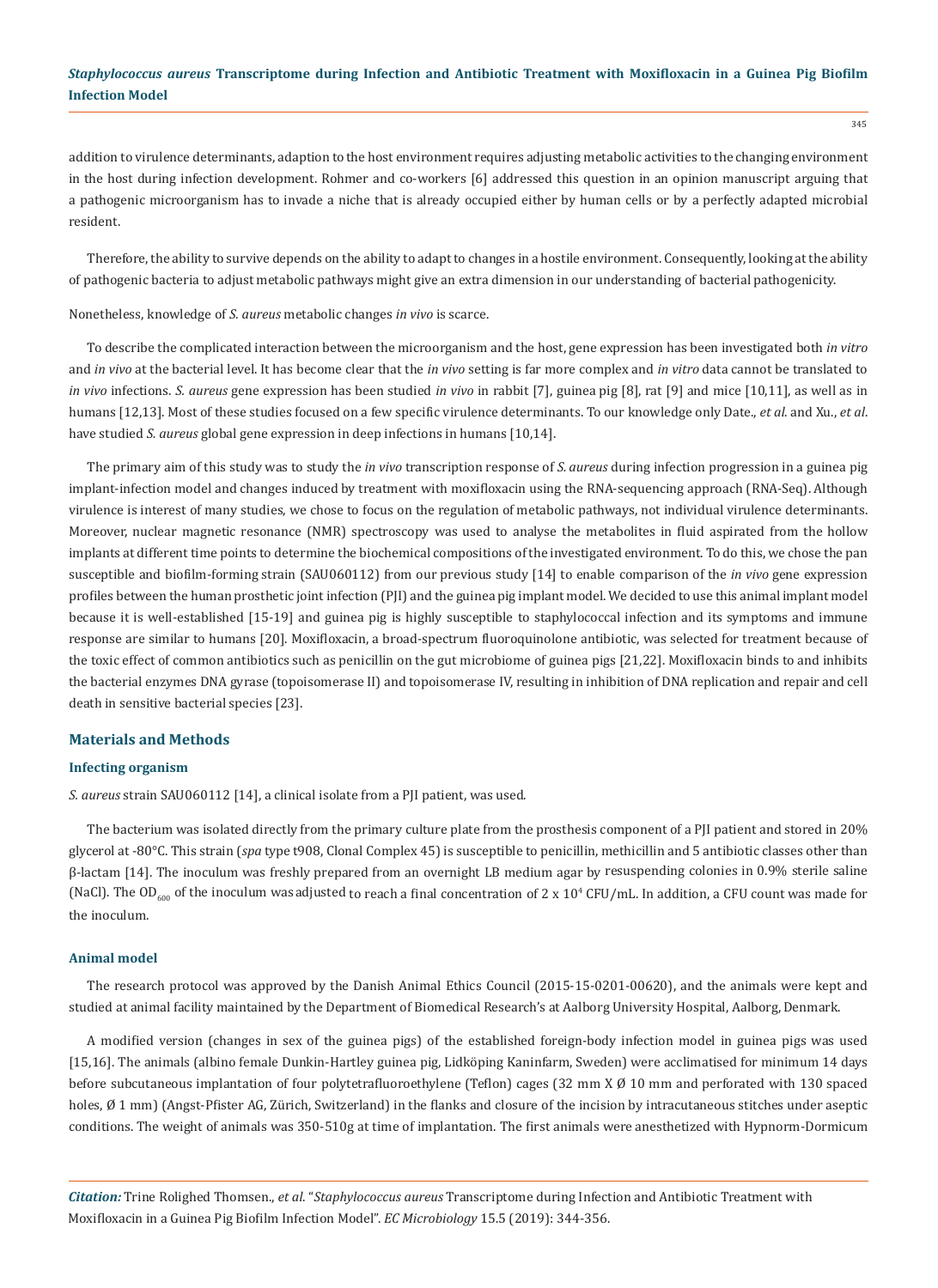(fentanyl/fluanisone-midazolam, 1.0 mL/kg + 2.5 mg/kg, intramuscular), but we switched to Zoletil (tiletamin + zolazepam, 0,1 mL/kg intramuscular) due to shorter recovery time after the anaesthesia. For 3 days post-surgery 0.1 mL Metacam (meloxicam, 0.5 mg/mL) was administered orally in commercial baby apple puree. Two weeks after surgery and healing of the wounds, the cage fluid was cultured to rule out contamination before infection. The cage fluid was cultured on 5% horse blood agar (SSI Diagnostica, Denmark) aerobically (5% CO<sub>2</sub>) and anaerobically on chocolate agar enforced with vitamin K and cysteine (SSI Diagnostica, Denmark) up to 14 days. None of the cages were contaminated and all animals were included in the study.

The experiment was designed with six animals being treated with moxifloxacin and six animals not receiving antibiotics. On day 0 the tissue cages were infected with 0.1 mL culture containing 2 x 103 CFU *S. aureus* SAU060112 by injection directly into each cage. On day 3, cage fluid was aspirated from a subset of cages for assessment of infection by culture as mentioned above, and remaining fluid was saved in RNA later (Ambion, USA) for transcriptome study. Moxifloxacin 2 x 90 mg/kg for 4 days per os was initiated in the selected animals on day 3 (after the aspiration). The target for the dose was a concentration of 10 μg/mL moxifloxacin at the infection site one hour after administration [35]. On day 7 one or two animals in each group were anesthetized, cage fluid and the cages were removed for analysis, and the animals were sacrificed. For the remaining animals, the cage fluid was extracted for analysis. On day 9 cage fluid and cages were obtained from the animals not treated with antibiotic, and they were sacrificed. This endpoint was chosen for ethical reasons. The procedure was the same on day 14 for the remaining animals receiving antibiotic treatment. The RNA later samples were stored at 4°C overnight and kept at -80°C until preparation for RNA-Seq.

#### **Transcriptomics**

All commercial kits mentioned were used according to the manufacturer's instructions. RNA was extracted by PowerLyser® Ultraclean® Tissue and Cells RNA Isolations Kit (MO BIO Laboratories, USA) including On-Spin Column DNase I Kit (RNase-Free). Followed by another DNase treatment in the liquid phase of the extracted product as described in the On-Spin Column DNase protocol. The products were cleaned up by RNeasy MinElute Cleanup kit (Qiagen, USA) followed by MicroEnrich™ (Ambion®, Life Technologies) treatment, then another cleanup step by RNeasy MinElute Cleanup kit. The resulting products were treated with RiboZero rRNA Removal Kit (Bacteria) (Illumina, USA) followed by a modified RNeasy MinElute Cleanup according to the RiboZero rRNA Removal protocol before Illumina® TruSeq® Stranded mRNA Library Prep Kit. Libraries were paired end sequenced (2 x 141 bp) using Illumina® HiSeq 2500.

#### **RNA data analysis**

The data was analysed using the RNA-Seq tool in CLC genomic workbench (vs. 9.1, Qiagen). Reads were aligned to the annotated genome of SAU060112 (accession number: CCXN00000000) allowing a minimum fraction of 0.8 and a minimum similarity fraction of 0.8. The biological replicates were grouped in the 'RNA experiments' and the total gene reads were normalised to neutralize the interindividual variations, before performing the edge R application in CLC workbench (Benjamini and Hochberg 1995; Robinson, McCarthy and Smyth 2010). Genes with a false discovery rate p-value < 0.05 (FDR p-value) were classified as differentially expressed; the FDR p-value includes the variation in the depth of sequencing between the replicates in the groups.

Samples with low coverage was removed from the sample set, which included samples with a total gene counts below 100 reads for the highest expressed functional genes in the gene expression profile.

Raw data from the original *S. aureus* human PJI and *in vitro* cultures (LB-medium) were retrieved from GEO Series accession number GSE62091 (http://[www.ncbi.nlm.nih.gov/geo/query/acc.cgi?acc=GSE62091\).The](http://www.ncbi.nlm.nih.gov/geo/query/acc.cgi?acc=GSE62091).The) data was analyzed in parallel as described above.

The data have been deposited in NCBI's Gene Expression Omnibus [36] and are accessible through GEO Series accession number GSE118015 (https://[www.ncbi.nlm.nih.gov/geo/query/acc.cgi?acc=GSE118015\)](http://www.ncbi.nlm.nih.gov/geo/query/acc.cgi?acc=GSE118015)).

#### **NMR spectroscopy analysis**

Prior to NMR measurements, samples were centrifuged at 4°C for 5 minutes at 12100g.

*Citation:* Trine Rolighed Thomsen., *et al*. "*Staphylococcus aureus* Transcriptome during Infection and Antibiotic Treatment with Moxifloxacin in a Guinea Pig Biofilm Infection Model". *EC Microbiology* 15.5 (2019): 344-356.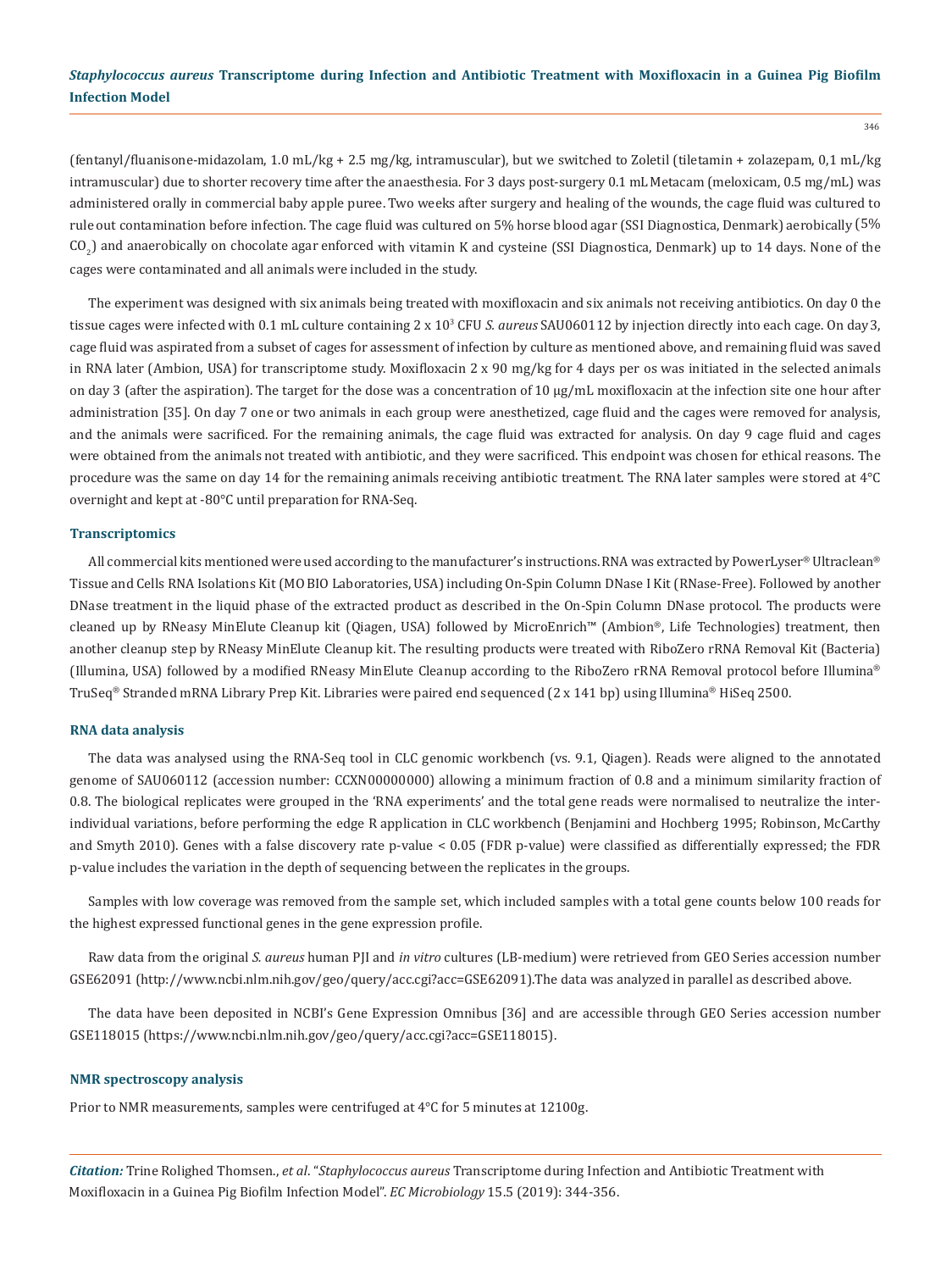347

Aliquots of 500 μL of supernatants were mixed with 100 μL 0.2 M phosphate buffer (pH 7.4, 99% D<sub>2</sub>O, containing 0.42 mM TSP-d4) and 10 mM NaN<sub>3</sub>. The mixture was transferred to a 5-mm NMR tube and samples were kept at 278.1 K prior to analysis, no longer than 24h, using a Bruker AVIII-600MHz NMR spectrometer (Bruker BioSpin, Germany) equipped with a cryogenic CPP-TCI probe at 298.1 K. For the analysis,  $aT<sub>2</sub>$  relaxation-edited Carr-Purcell-Meiboom-Gill (CPMG) experiment was used ("cpmgpr1d" in Bruker library, spectral width 20 ppm, 64 K datapoints, relaxation delay of 4s, acquisition time 2.73s, total spin-echo time 80.4 ms, 256 scans). The FID was multiplied with an exponential function corresponding to a line broadening of 0.3 Hz, Fourier transformed, phase- and baseline-corrected. Subsequently spectra were imported into ChenomX 8.2, which was used for quantification of metabolites.). For metabolite identification, we used Chenomx, the Human Metabolome Database [37-40] and the BRUKER BBIOREFCODE database (v. 2.7.0-4).

## **Results**

#### *S. aureus* **infections** *in vivo*

The study design is shown in figure 1 and detailed description of the experimental procedure is given in Material and methods. Fourteen days after subcutaneous cage implantation and healing of wounds, *S. aureus* was injected directly into each cage. Prior to the injection all aspirates of cage fluid were confirmed culture negative. After injection, all aspirates were culture positive only for *S. aureus.* On day 3, moxifloxacin was initiated in the treatment group and lasted for four days. On day 7, one or two animals in both groups were sacrificed.



*Figure 1: Flow diagram showing the experimental setup. The experiment was planned to last for 14 days, but for untreated animals the experiment was terminated on day 9 for ethical reasons. Abbreviations: Infection day 3: INF3; Infection day 7: INF7; Infection day 9: INF9; Moxifloxacin treated day 14: Treat14. Numbers in purple indicate numbers of samples analysed by NMR. Numbers in green indicate number of samples with sufficient reads for RNA-seq analysis.*

The remaining animals in the control group were sacrificed on day 9 due to a more aggressive infection than expected, while the animals in the treatment group were sacrificed on day 14 as planned and none of them were cured for the infection.

#### **RNA sequencing qualities**

A total of 43 samples including cage fluids and cages were collected for RNA sequencing.

However, due to the difficulties of extracting mRNA, only 23 samples contained sufficient transcripts from *S. aureus* and were included in the transcriptomics analysis (for further detail see table S1). Except samples taken at the end of moxifloxacin treatment (day 7), three to nine samples at each time point comprising of both cage fluid and cage were used for further analysis. As shown in table S1, between four to 438 million reads were obtained for each sample, but most of them were host RNA or bacterial ribosomal RNA despite of application of MicroEnrich™ (Ambion, Life Technologies) and RiboZero rRNA Removal Kit (Bacteria) (Illumina). Only 0.03 - 1.57% of reads were mapped to protein coding sequences of the genome of the strain.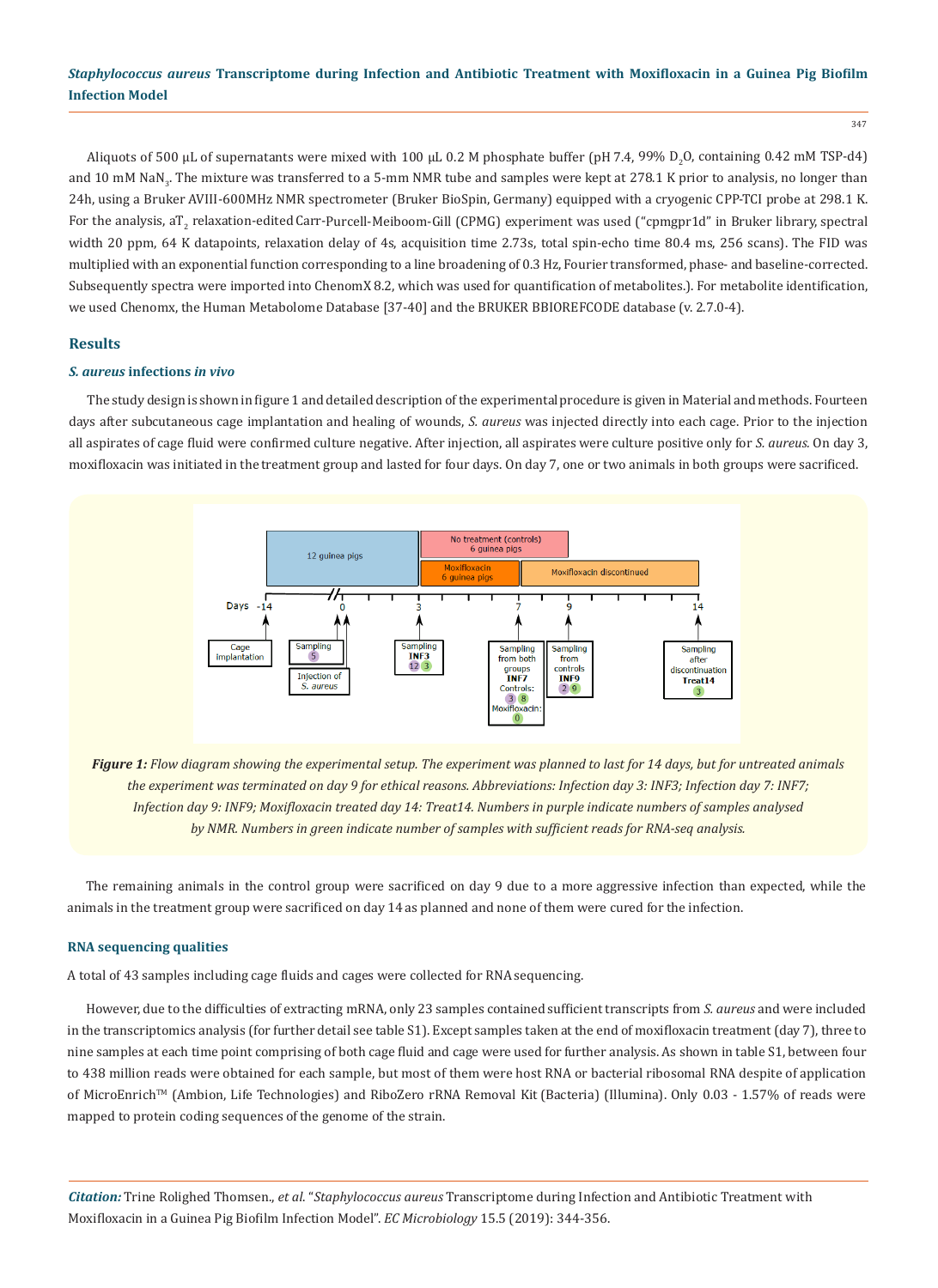| Sample name                | <b>Total reads</b> | <b>Mapped total</b> | $(\%)$   | <b>Mapped mRNA</b> | (%)      | % af bacterial RNA |
|----------------------------|--------------------|---------------------|----------|--------------------|----------|--------------------|
| <b>Infection day 3</b>     |                    |                     |          |                    |          |                    |
| 2,1,2                      | 46,433,080         | 113,813             | 0.25     | 21,887             | 0.05     | 19.23              |
| $5,4,2*$                   | 29,376,771         | 413,878             | 1.41     | 9,522              | 0.03     | 2.30               |
| $7,2,2*$                   | 5,586,272          | 10,327              | 0.18     | 5,887              | 0.11     | 57.01              |
| $8,3,2*$                   | 22,573,063         | 77,310              | 0.34     | 4,359              | 0.02     | 5.64               |
| 10,3,2                     | 20,570,284         | 1,315,663           | 6.40     | 22,016             | 0.11     | 1.67               |
| 11,1,2                     | 17,220,133         | 114,787             | 0.67     | 29,372             | 0.17     | 25.59              |
| <b>Infection day 7</b>     |                    |                     |          |                    |          |                    |
| 7,2,3                      | 9,273,787          | 5,222,094           | 56.31    | 70,114             | 0.76     | 1.34               |
| 8,3,3                      | 7,618,296          | 171,430             | 2.25     | 119,346            | 1.57     | 69.62              |
| 10,3,3                     | 4,909,066          | 491,685             | 10.02    | 57,653             | 1.17     | 11.73              |
| 11, 1, 3                   | 27,042,687         | 1,653,048           | 6.11     | 12,501             | 0.05     | 0.76               |
| 12,4,3                     | 29,380,090         | 20,149,709          | 68.58    | 54,366             | 0.19     | 0.27               |
| 12,2,B                     | 12,329,629         | 997,574             | 8.09     | 83,042             | 0.67     | 8.32               |
| 12,4,B                     | 6,215,105          | 861,450             | 13.86    | 14,337             | 0.23     | 1.66               |
| 11,4,3                     | 29,575,316         | 8,155,006           | 27.57    | 18,823             | 0.06     | 0.23               |
| <b>Infection day 9</b>     |                    |                     |          |                    |          |                    |
| 7,2,4                      | 151,959,995        | 1,631,833           | 1.07     | 628,867            | 0.41     | 38.54              |
| 8,4,4                      | 35,378,506         | 866,526             | 2.45     | 36,430             | $0.10\,$ | 4.20               |
| 10,4,4                     | 4,813,939          | 84,467              | 1.75     | 33,600             | 0.70     | 39.78              |
| 11,1,4                     | 31,300,234         | 83,472              | 0.27     | 15,948             | 0.05     | 19.11              |
| $11,4,4*$                  | 33,036,153         | 98,242              | 0.30     | 6,660              | 0.02     | 6.78               |
| 7,3,B                      | 36,346,375         | 24,169,872          | 66.50    | 20,805             | 0.06     | 0.09               |
| 8,4,B                      | 15,200,972         | 954,277             | 6.28     | 27,626             | $0.18\,$ | 2.89               |
| 10,3,B                     | 20,776,709         | 5,985,541           | 28.81    | 27,050             | 0.13     | 0.45               |
| 10,4,B                     | 14,866,576         | 151,140             | 1.02     | 25,856             | 0.17     | 17.11              |
| 11,4,B                     | 23,154,590         | 2,465,153           | 10.65    | 39,765             | 0.17     | 1.61               |
| <b>Moxifloxacin day 7</b>  |                    |                     |          |                    |          |                    |
| $1, 1, 3*$                 | 253,548            | 8,899               | $3.51\,$ | 94                 | $0.04\,$ | 1.06               |
| $1,1,B^*$                  | 23,800,560         | 2,548,189           | 10.71    | 6,869              | 0.03     | 0.27               |
| $1,2,B^*$                  | 36,494,649         | 6,379,579           | 17.48    | 1,838              | $0.01\,$ | 0.03               |
| <b>Moxifloxacin day 14</b> |                    |                     |          |                    |          |                    |
| $2,2,3*$                   | 30,539,980         | 13,372,100          | 43.79    | 7,992              | 0.03     | 0.06               |
| 2,1,3                      | 20,544,346         | 560,112             | 2.73     | 27,540             | 0.13     | 4.92               |
| $4,3,3*$                   | 2,510,429          | 708,045             | 28.20    | 780                | 0.03     | 0.11               |
| $6,1,3*$                   | 16,369,651         | 1,140,827           | 6.97     | 1,189              | 0.01     | 0.10               |
| $2,1,B*$                   | 30,670,230         | 39,209              | 0.13     | 3,261              | 0.01     | 8.32               |
| 3,1,B                      | 10,136,951         | 948,890             | 9.36     | 45,112             | 0.45     | 4.75               |
| 3,2,B                      | 438,446,274        | 796,629             | 0.18     | 258,403            | 0.06     | 32.44              |
| $4,4,B*$                   | 518,747            | 79,201              | 15.27    | 87                 | 0.02     | 0.11               |
| $6,1,B*$                   | 55,704,931         | 103,057             | 0.19     | 3,788              | $0.01\,$ | 3.68               |
| $6,3,B*$                   | 53,424,072         | 94,701              | 0.18     | 1,674              | 0.00     | 1.77               |

*Table S1: RNA reads. The sample name is given by numbers: animal number, cage number, sampling number. B: cage. \*indicate the samples not included in the analysis.*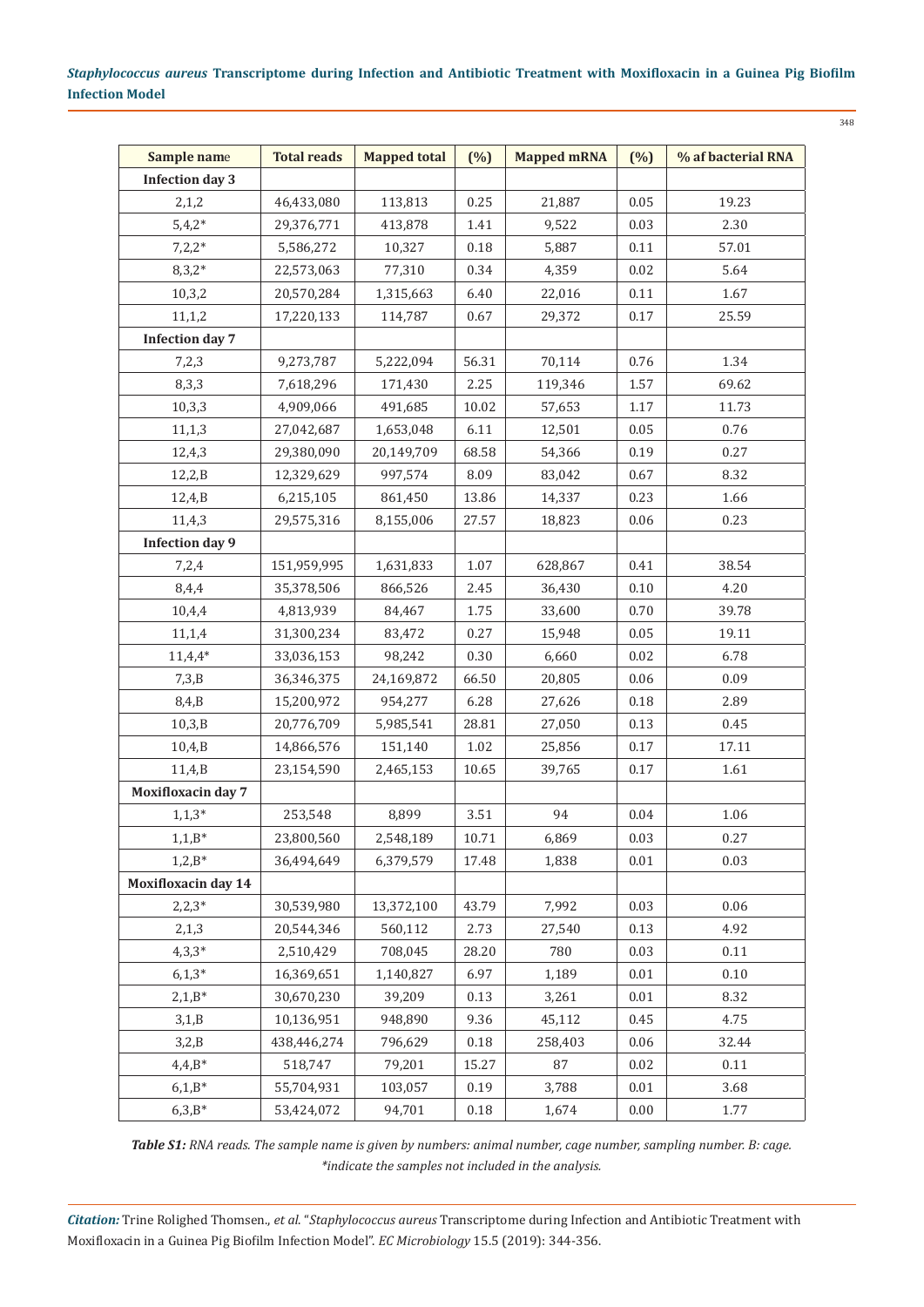#### **Comparison of** *in vivo* **and** *in vitro* **expression profiles**

Principal component analysis (PCA) showed that the *in vivo S. aureus* gene expression profiles were distinct from *in vitro* growth in LB medium (Figure 2), the cage fluid samples and the cage implants at the same time points were grouped together. Note that PC1 explains 79% of the variation and PC2 only 7%, hence the major grouping is along PC1, separating the *in vitro* transcriptomes from the rest of the samples. From *in vitro* cultures to infection day 3, more than 400 genes were differentially expressed indicating adaption of *S. aureus*  towards host environment. As expected, many virulence genes had increased transcript levels from the *in vitro* culture to infection day 3 (supplemental file 2). We found the human PJI profile (sampled on the 4th day of admission) [14] to be most related to the infection day 7 and 9 in this study, whereas the transcriptomes seven day after termination of moxifloxacin treatment (Treat14) resembled the infection expression profile on day 3. The output file of differential gene expression analysis can be found in supplemental file 2.



*Figure 2: Principal component analysis of all transcriptome profiles. Green: Infection day 3 (INF3). Yellow: Infection day 7 (INF7). Magenta: Infection day 9 (INF9). Blue: Moxifloxacin treated day 14(Treat14). Red: Human PJI (14). Purple: S. aureus SAU060112 culture in vitro in LB medium. Full circle: cage fluid. Hollow circle: cage. Principal component 1 separates the aerobic in vitro culture from the in vivo infection samples, whereas principal component 2 indicates the difference of the infection states.*

#### *S. aureus* **gene expression changes during infection development in the guinea pig model**

As shown in the PCA plot (Figure 2), among the *in vivo* samples, the expression profiles of infection day 3 grouped together with Treat14 and were different from infection day 7 and 9.

Furthermore, there was no discernible difference between infection day 7 and 9, therefore, the samples from those two days were grouped together for further analyses.

Interestingly, from infection day 3 to infection day 7 and 9, *S. aureus* reduced transcription of 11 known or putative virulence genes (*chp, hly, lip, nuc, plc, rot, sak, sbi, scn, spa* and *entC*), and iron acquisition genes (*isdA, isdB, isdC, isdE, isdF,* and *isdG*). In fact, only a single virulence gene (*clfA*) which codes for clumping factor A had increased transcription on infection day 7 and 9 compared with day 3. Interestingly, this gene was slightly less transcribed on infection day 3 compared with *in vitro* culture (3 fold). Several amino acids were detected by NMR in the cage fluids (Figure 3) and the concentration of these amino acids increased over time.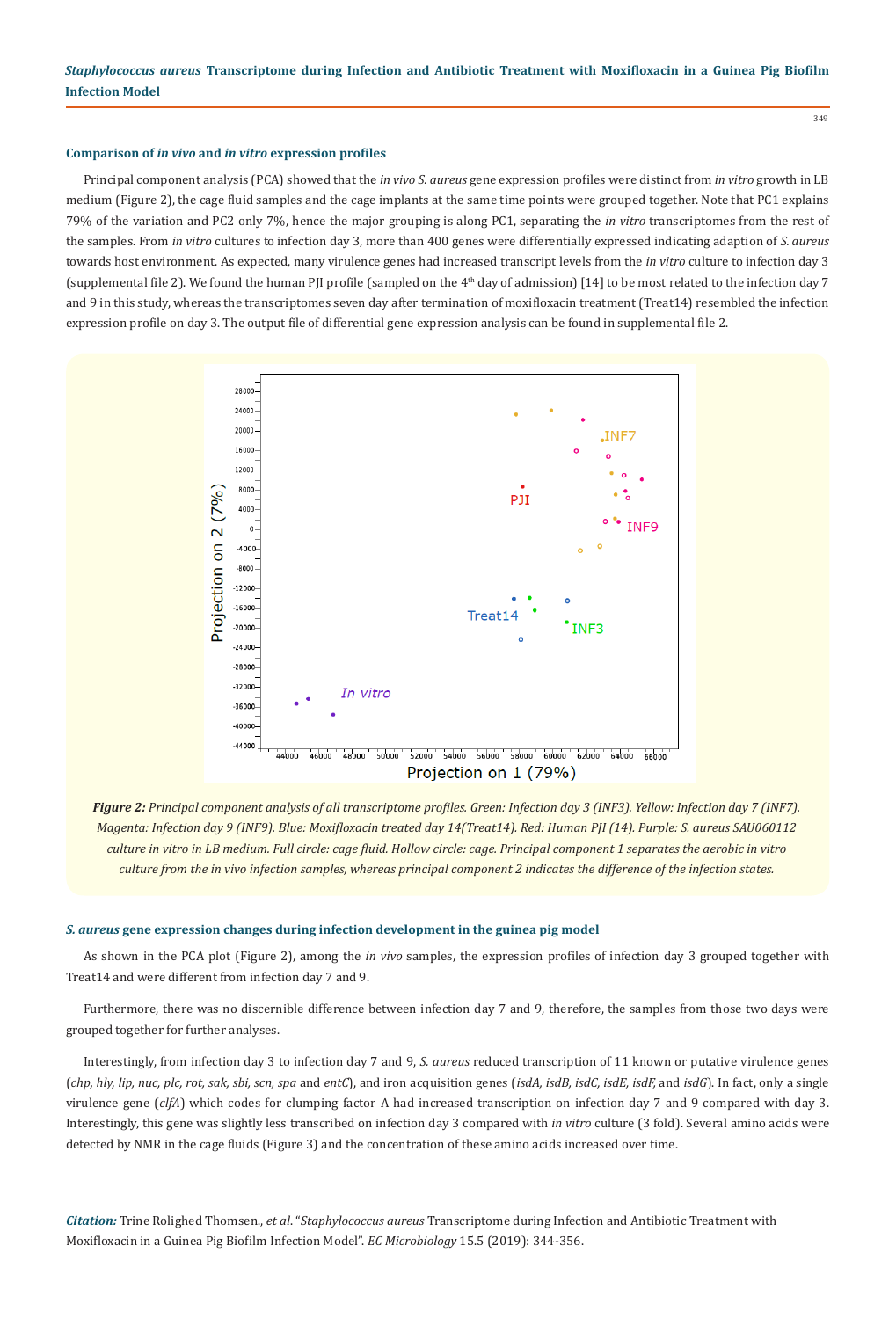

*Figure 3: Concentration of amino acids detected in supernatant by NMR analysis. The concentrations of all detected amino acids increased after infection initiation.*

From infection day 3 to day 7 and 9, a total of 109 genes were found differentially transcribed, of which 61 had reduced and 48 increased transcription on infection day 7 and 9.

Elevated concentrations of fermentation products (lactic acid, ethanol, format and acetate) were detected in the cage fluids after infection by metabolites analysis (Figure 4). As expected, genes coding for the fermentation pathways were more transcribed on infection day 3 compared with *in vitro* cultures (Figure 5). These included ethanol fermentation pathway (*pflB, ADH, adhP*) and pyruvate conversion to lactate (L-lactate dehydrogenase *ldh*). In addition, among the genes with the most increased transcription from *in vitro* to INF3 were *tdcB* and *pflB* coding for enzymes involved in the threonine degradation pathway, and *ald* coding for alanine dehydrogenase. Ammonia was produced from both processes (Figure 5).



*Figure 4: Concentration of some metabolites detected in supernatant by NMR analysis.*

*Citation:* Trine Rolighed Thomsen., *et al*. "*Staphylococcus aureus* Transcriptome during Infection and Antibiotic Treatment with Moxifloxacin in a Guinea Pig Biofilm Infection Model". *EC Microbiology* 15.5 (2019): 344-356.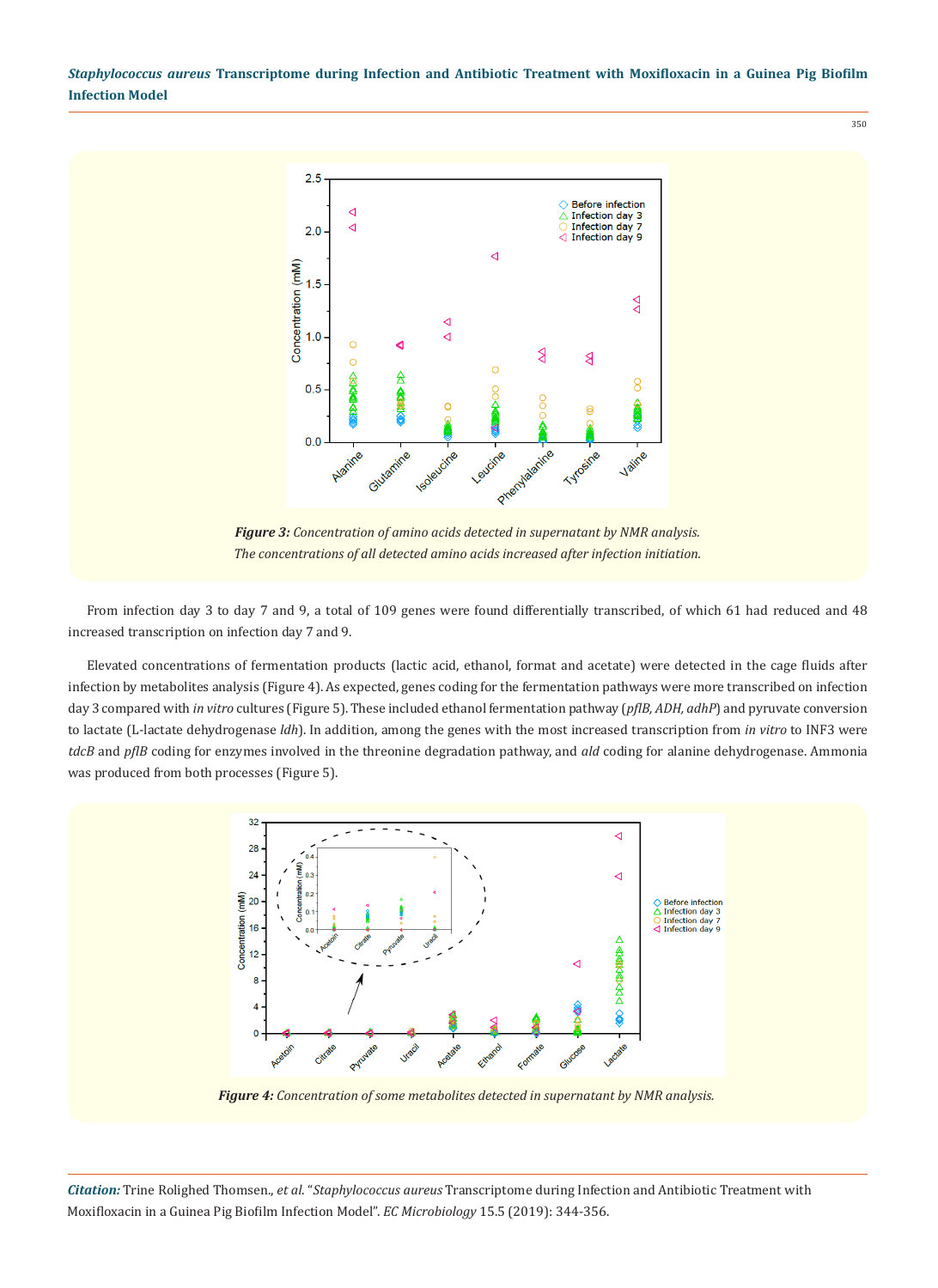

From infection day 3 to day 7 and 9, we found transcripts of α-acetolactate synthase (*alsS*) and α-acetolactate decarboxylase (*aldB*) elevated (Figure 6). Under anaerobic conditions these two enzymes catalyze pyruvate conversion to acetoin (Booth and Kroll 1983). Acetoin concentration was increased by time as detected by NMR (Figure 4). Moreover, there were more L-lactate dehydrogenase (*ldh*) transcripts on INF3, while more D-lactate dehydrogenase gene *ldhD-1* was transcribed on infection day 7 and 9.



*Figure 6: Metabolic pathways more transcribed on infection day 7 and 9 compared with infection day 3.*

*Citation:* Trine Rolighed Thomsen., *et al*. "*Staphylococcus aureus* Transcriptome during Infection and Antibiotic Treatment with Moxifloxacin in a Guinea Pig Biofilm Infection Model". *EC Microbiology* 15.5 (2019): 344-356.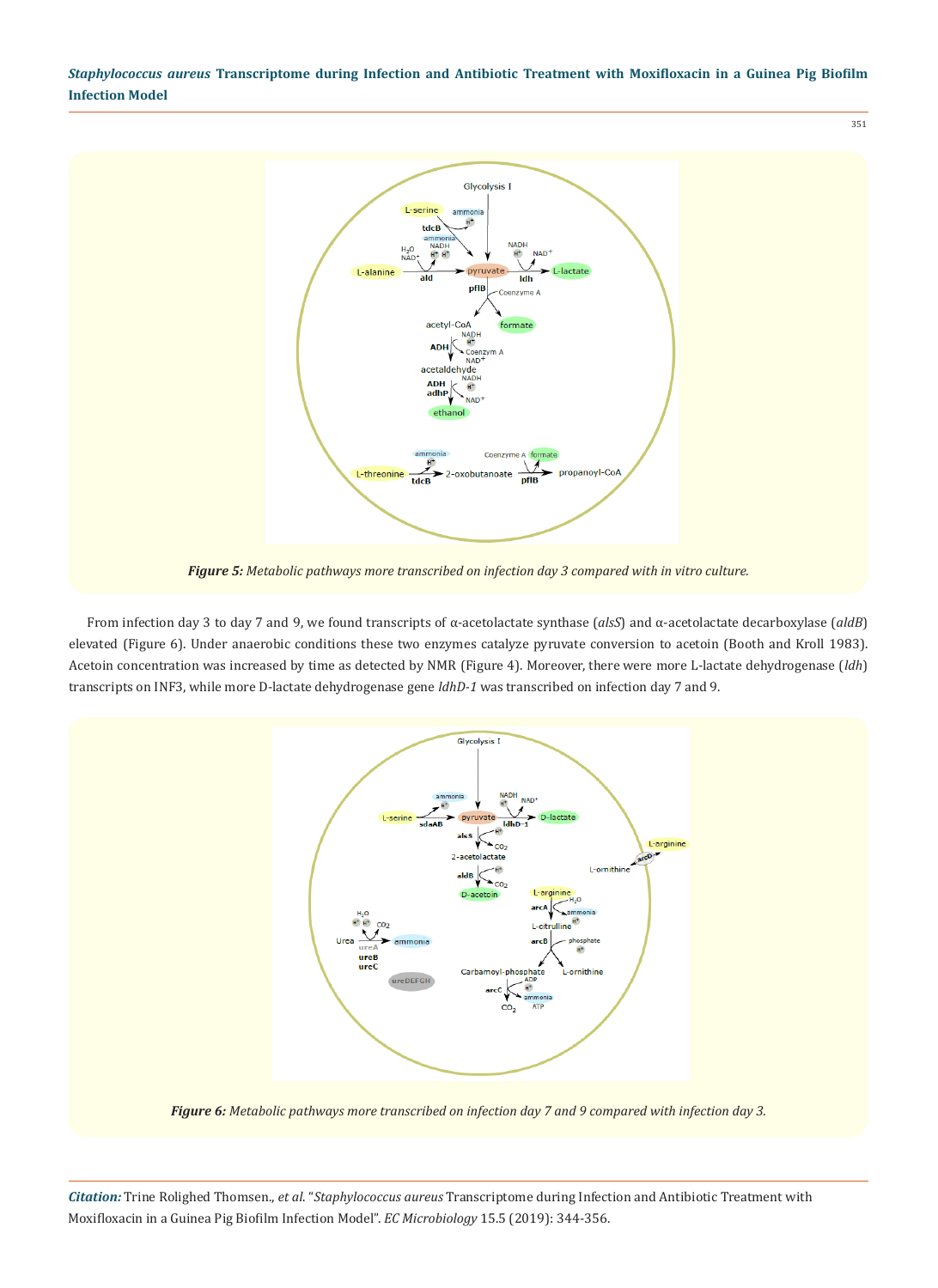Furthermore, we found several genes involved in ammonia production related metabolic pathways had higher transcript level on day 7 and 9. Urea degradation related genes were more transcribed including urease subunits alpha (*ureC*) and beta (*ureB*) as well as four accessory genes (*ureD, ureE, ureF* and *ureG*) necessary for the functional incorporation of the urease metallocenter. The urease enzyme catalyzes the hydrolysis of urea to form two molecules of ammonia. On day 3 transcription of these genes was negligible. Furthermore, we found increased transcript levels of genes involved in the arginine deiminase pathway on day 7 and 9. It includes the *arcD* gene, which encodes a membrane-bound arginine-ornithine antiporter, and *arcABC,* which codes for the enzymes converting arginine to citrulline, ATP and ammonia anaerobically [24]. Lastly, we found sdaAB (L-serine dehydratase, iron-sulfur-dependent, beta subunit) had increased expression on day 7 and 9. L-serine dehydratase converts L-serine to pyruvate and ammonium.

#### **Effect of antibiotics treatment**

Treatment with moxifloxacin shifted the gene expression profile "back to the start", which is indicated by the resemblance of Treat14 and infection day 3 profiles described before.

Comparing Treat14 with infection day 7 and 9, 258 genes were differentially transcribed, while 108 genes were differentially transcribed from infection day 3 to day 7 and 9 (Figure 7). 57 Genes were commonly differentially transcribed including eight virulence genes (*chp, hly, nuc, rot, sak, sbi, scn* and *spa*) and L-lactate dehydrogenase (*ldh*). These nine genes were least transcribed on day 7 and 9, while *clfA*  and genes coding for proteins involved in several metabolic processes (urease and its accessary proteins (*ureBCDEFG*), arginine deiminase pathway (*arcABCD*), pyruvate fermentation to R-acetoin (*alsS, aldB*), and D-lactate dehydrogenase (*ldhD-1*)) had highest transcript level on day 7 and 9.



*Figure 7: Venn diagram showing differentially expressed genes. 258 genes were differentially transcribed comparing Treat14 with infection day 7 and 9 (yellow), while 108 genes were differentially transcribed from infection day 3 to day 7 and 9 (blue).*

Additionally, the Treat14 group had increased transcription of the dissimilatory reduction of nitrate to ammonium (DRNA) pathway. The involved genes (*narG, narH, narT* and *nasD)* and the two-component regulatory system *nreA/nreB/nreC* had 2- to 10-fold higher transcript level in the Treat14 group than all the other groups.

#### **Discussion**

To understand *S. aureus* transcriptional changes *in vivo* during infection development and antibiotics treatment, we used a guinea pig implant infection model and performed RNA-seq analysis of the samples taken at different time points. *S. aureus* implant infection was successfully established in all 12 animals and none of the six moxifloxacin treated animals recovered. However, we only succeeded in obtaining sufficient mRNA reads from 23 out of 43 sequenced samples. All samples except two had less than 1% reads mapped to protein coding genes. It was most likely due to the combination of factors such as high amount of host RNA and bacterial ribosomal RNA, unavoidable loss of mRNA during RNA extraction, and low bacterial cell number. At the end of four days moxifloxacin treatment three samples were collected but none of them generated enough mRNA reads indicating low transcription activity of the surviving *S. aureus*  (Table S1 and figure 1). Obtaining sufficient bacterial mRNA reads is a main technical challenge for studying bacterial transcriptome in human samples.

*Citation:* Trine Rolighed Thomsen., *et al*. "*Staphylococcus aureus* Transcriptome during Infection and Antibiotic Treatment with Moxifloxacin in a Guinea Pig Biofilm Infection Model". *EC Microbiology* 15.5 (2019): 344-356.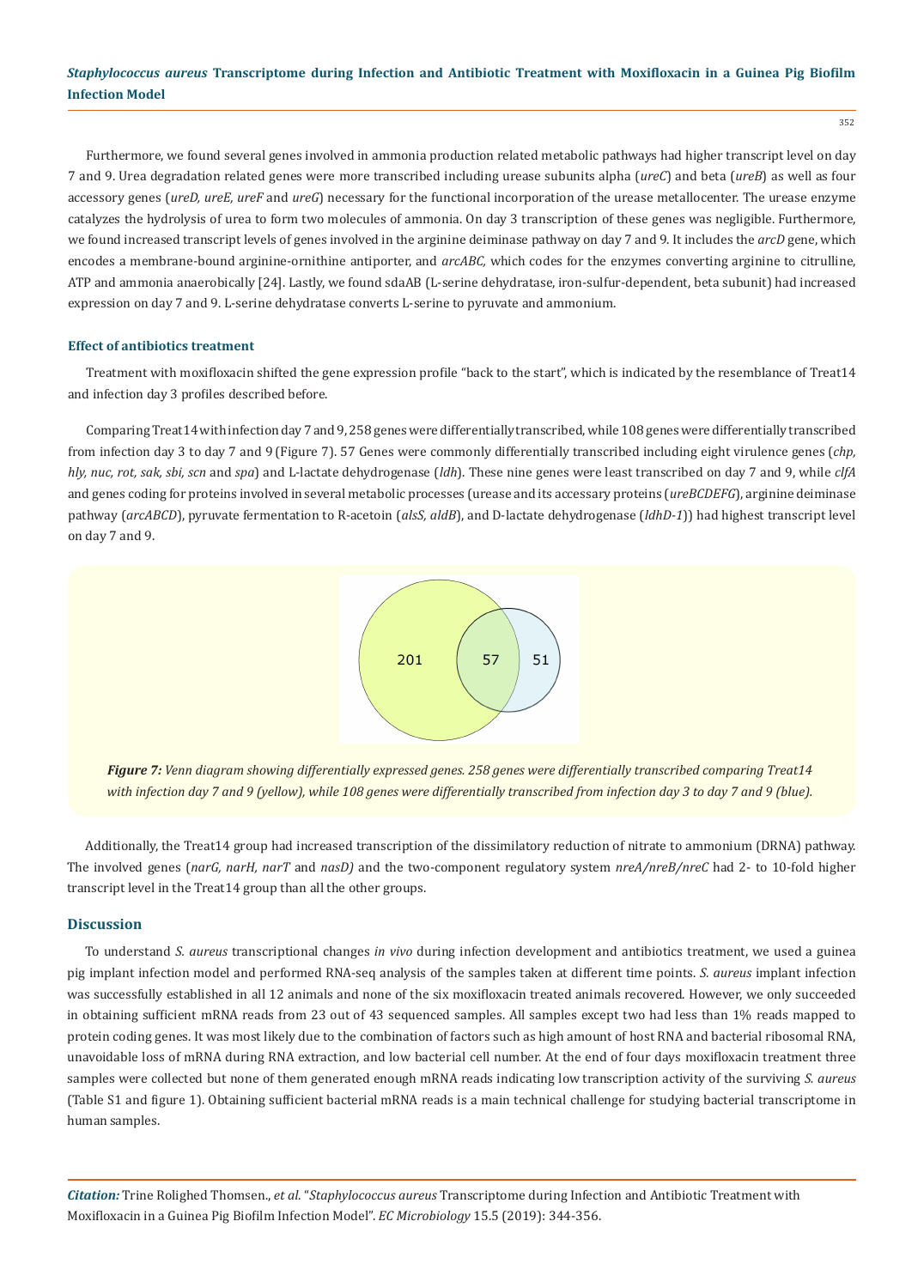For example, in a recent study of *Pseudomonas aeruginosa* transcriptome during different human infections, only 15 of 28 sequenced human samples had sufficient reads for analysis [25].

The PCA plot shows the clear separation between the *in vitro* and *in vivo* samples (Figure 2). Despite the difference between the hosts, the human PJI sample clustered near the guinea pig samples. A similar tendency has been observed by Date., *et al.* [10], who found that *S. aureus* gene expression profiles were remarkably similar in abscesses in humans and mice, and distinct from *in vitro* cultures. A set of genes likely important for establishment or maintenance of infection had higher transcription *in vivo* including numerous proteases, toxins, and transporters [10]. Unsurprisingly, we found that compared with *in vitro* samples many virulence genes were transcribed at higher level on infection day 3*,* but as the infection developed, *S. aureus* reduced transcription for 11 of them on infection day 7 and 9. The PCA plot also shows clustering of infection day 7 and 9 samples indicating stabilization of the infection expression profile. The up- and downregulation of virulence genes illustrated the fine-tuning of transcriptome by *S. aureus* to adapt to the challenging environment in course of the infection. Clumping factor A was the only virulence gene upregulated on infection day 7 and 9. This protein is known as fibrinogenbinding surface protein and inhibits phagocytosis by human polymorphonuclear leukocytes [26]. In a previous study [27] which also used the guinea pig implant infection model, clfA transcript level was shown to be highest late during growth *in vivo* in agreement with our observation*.* In addition, the cage and cage fluid samples were clustered together in the PCA plot, which was surprising because the cage samples were expected to contain mostly biofilm whereas planktonic cells were expected to be in the fluid samples. A likely explanation is that the majority of *S. aureus* in the cage fluid formed clumps in the late stage of infection, which could have been verified by microscopic examination of the samples.

By determining metabolites concentrations and analyzing transcription of metabolic pathway genes, several major changes were found during infection development. Several amino acids had increasing concentrations in course of the infection as detected by NMR in the cage fluids (Figure 3), which could be caused by combined effects of exoenzymes, toxins and immune response. In the human PJI [14], we observed even higher concentrations of these amino acids. The free amino acids were likely taken up by *S. aureus* and utilized as indicated by the elevated transcript level of several amino acid catabolic pathways (Figure 5 and 6).

Upregulation of these pathways was also observed in the human PJI sample [14]. *S. aureus* has to grow on other carbon sources when glucose is limited such as in abscesses. Halsey., *et al.* has shown glutamate and amino acids that serve as substrates for glutamate synthesis are major carbon sources during growth, while other amino acids that generate pyruvate are important for ATP synthesis [28].

Oxygen limited condition after infection initiation was indicated by both elevated concentrations of fermentation products compared with before infection (Figure 4) and increased transcript level of several fermentation pathways *in vivo* compared with *in vitro* cultures (Figure 5). This was also observed in human PJI [14]. Both host and the microorganisms consume oxygen during infection, and hypoxia is known to be associated with a number of diseases including infection [29.30]. In human, hypoxia generally promotes the activities of innate immune cells while suppressing the response of the adaptive immune system [30]. However, oxygen concentration is crucial for host healing [31].

Ammonia production related metabolic pathways had higher transcript level on infection day 7 and 9. Production of ammonia is suggested to facilitate pH homeostasis during infection and is known to be a strategy employed by bacteria to neutralize acidic environment [32].

Responses of *S. aureus* towards acid stress was studied previously by Rode., *et al*. [33], who found a high concentration of lactic acid induces a response from *S. aureus* different from other acids at low (pH = 4.5). In the growth medium (pH = 4.5) acidified with acetic acid, HCl or lactic acid, only pH in cultures acidified with lactic acid gradually increased to 7.5 through accumulation of ammonium and the removal of acid groups [33]. The metabolites analysis of cage fluids showed that lactate concentration increased significantly from before infection to infection day 3 and topped on day 9 (Figure 4). This may explain the increased expression of ammonia production pathways over time.

*Citation:* Trine Rolighed Thomsen., *et al*. "*Staphylococcus aureus* Transcriptome during Infection and Antibiotic Treatment with Moxifloxacin in a Guinea Pig Biofilm Infection Model". *EC Microbiology* 15.5 (2019): 344-356.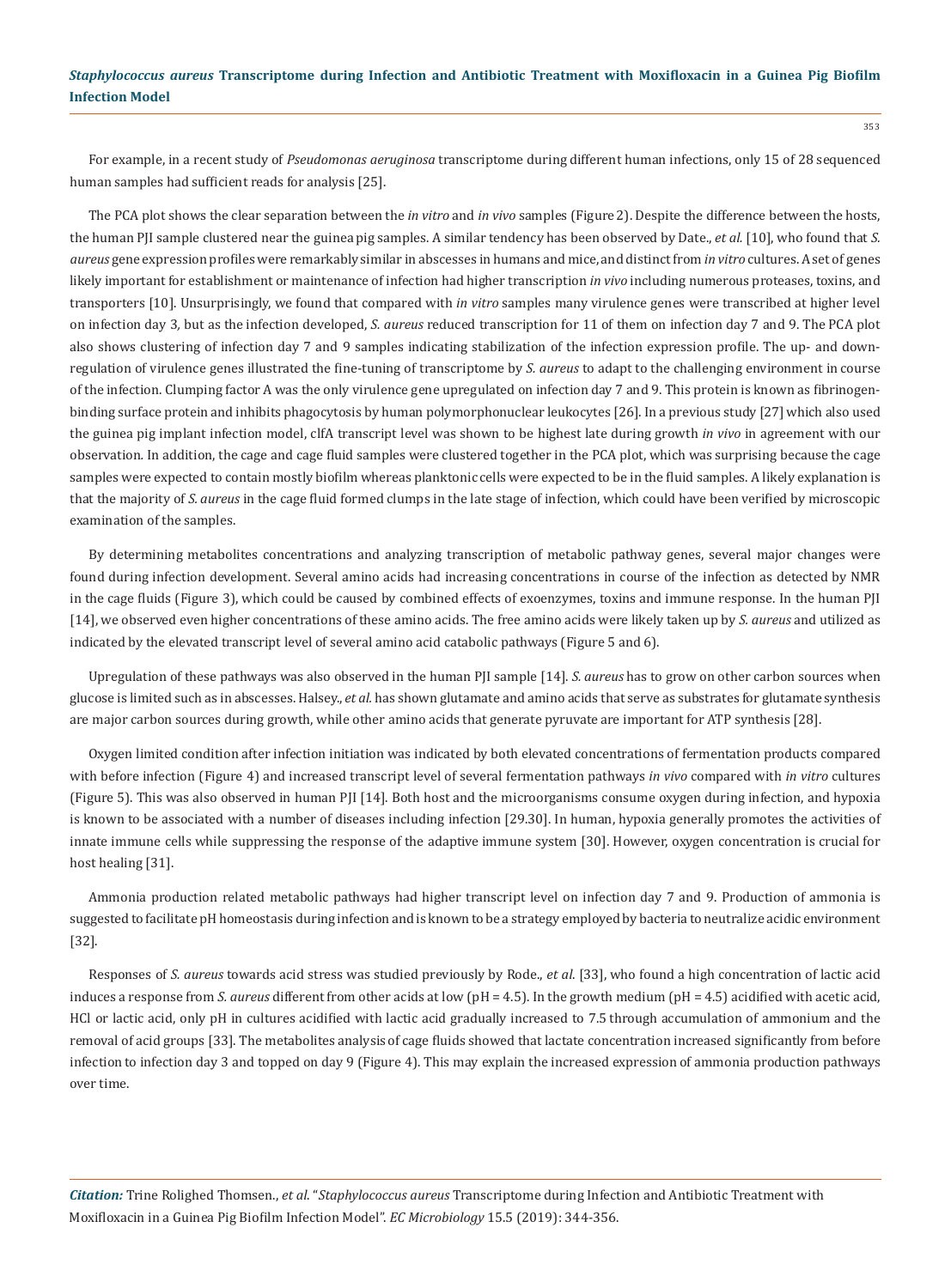354

The overall picture of the transcription response of *S. aureus* to the *in vivo* environment revealed increased expression of multiple virulence genes upon infection, amino acids catabolism, and regulation of responses towards hypoxic and acidic environment during infection.

Moxifloxacin treatment did not eradicate infection in any of the six animals in agreement with the general observation that implantrelated infection cannot be cured by antibiotics alone. Seven days after termination of moxifloxacin treatment, the overall expression profile of *S. aureus* resembled that of infection day 3 although many genes were differentially expressed (Figure 7). We found it interesting that DRNA pathway was more transcribed in the Treat14 group than any other time. Ammonia produced by this pathway can be used for neutralizing acidic environment. Additionally, this pathway has been shown to be an important fitness factor in hypoxic environments in the presence of nitrate [34].

Our study illustrates that the bacterial gene expression is dynamic during infection development and in response to antibiotic treatment. Both virulence genes and genes involved in metabolic processes were actively regulated in response to changing environment *in vivo*. Therefore, similar to *in vitro* bacterial growth experiment, a single *in vivo* sample is unlikely to give a true picture of how bacteria behave during infection, thus should be interpreted with caution.

#### **Conclusion**

In conclusion, our study show that *S. aureus* adjusts its expression profile, both virulence genes and metabolic pathways, in response to environmental changes during infection. The transcriptome and metabolome analyses indicate the environment within the subcutaneous cages to be anaerobic and acidic. The bacteria navigated by regulating several pathways responsible for maintaining pH homeostasis by ammonia production, and the fermentation pathways from pyruvate were active. The resemblance between the human and the guinea pig infections and the distance to the *in vitro* culture expressions profiles underline the need and usefulness of further investigation of *S. aureus* infection *in vivo*.

#### **Funding**

The NMR spectrometer at Aalborg University is supported by the Obel, SparNord and Carlsberg Foundations.

#### **Acknowledgments**

We are especially thankful to all the personnel at the Department of Biomedicine, Aalborg University Hospital for their help during the animal experiments. In addition, we thank Jane Ildal and Anne Rusborg Nygaard for their immeasurable help in the laboratory with the RNA work.

#### **Author Contributions**

The study was conceived by LHL, HCS and TRT. LHL and YX designed the study, LHL handled the animals and did all the RNA laboratory work. LHL and RW prepared and analyzed the samples for NMR. LHL, YX and KLN analyzed the RNA data. RD an RW analyzed the NMR spectra. LHL, YX, TRT and HCS wrote manuscript. All authors have read and approved the manuscript.

### **Conflicts of Interest**

None of the authors have any conflict of interest to declare.

#### **Bibliography**

- 1. Otto M. "Staphylococcal biofilms". *[Current Topics in Microbiology and Immunology](https://www.ncbi.nlm.nih.gov/pubmed/18453278)* 322 (2008): 207-228.
- 2. Stefánsdóttir A., *et al*[. "Microbiology of the infected knee arthroplasty: report from the Swedish Knee Arthroplasty Register on 426](https://www.ncbi.nlm.nih.gov/pubmed/19922065)  surgically revised cases". *[Scandinavian Journal of Infectious Diseases](https://www.ncbi.nlm.nih.gov/pubmed/19922065)* 41.11-12 (2009): 831-840.
- 3. [Foster TJ. "Adhesion, invasion and evasion: the many functions of the surface proteins of Staphylococcus aureus"](https://www.ncbi.nlm.nih.gov/pubmed/24336184) *Nature Reviews Microbiology* [12.1 \(2017\): 49-62.](https://www.ncbi.nlm.nih.gov/pubmed/24336184)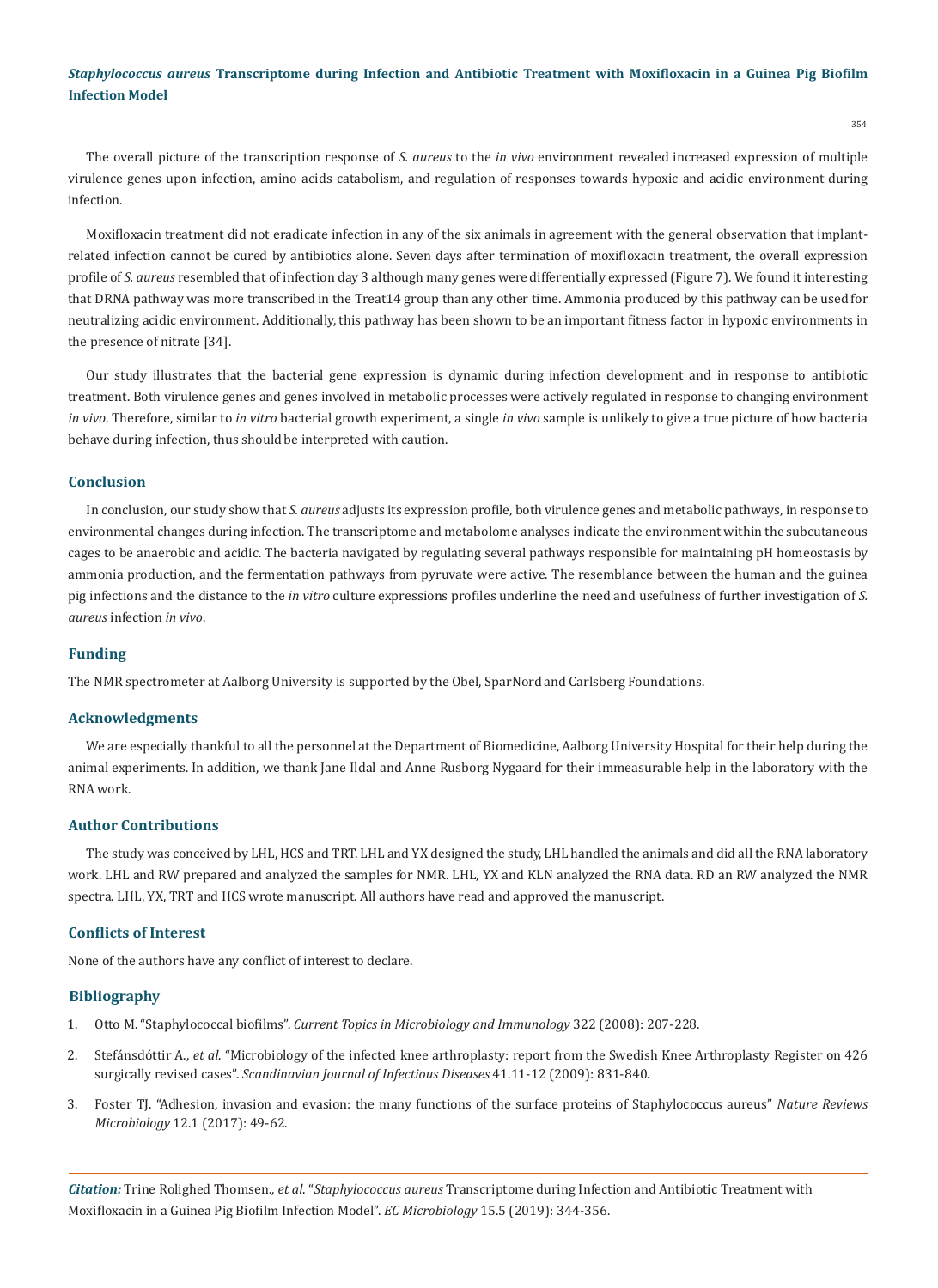- 4. [Gordon RJ and Lowy FD. "Pathogenesis of methicillin-resistant Staphylococcus aureus infection".](https://www.ncbi.nlm.nih.gov/pmc/articles/PMC2474459/) *Clinical Infectious Diseases* 46.5 [\(2008\): S350-S359.](https://www.ncbi.nlm.nih.gov/pmc/articles/PMC2474459/)
- 5. Jenkins A., *et al*[. "Differential expression and roles of Staphylococcus aureus virulence determinants during colonization and disease".](https://www.ncbi.nlm.nih.gov/pmc/articles/PMC4337569/)  *MBio* [6.1 \(2015\): e02272-14.](https://www.ncbi.nlm.nih.gov/pmc/articles/PMC4337569/)
- 6. Rohmer L., *et al*[. "Are pathogenic bacteria just looking for food? Metabolism and microbial pathogenesis".](https://www.ncbi.nlm.nih.gov/pubmed/21600774) *Trends in Microbiology* 19.7 [\(2011\): 341-348.](https://www.ncbi.nlm.nih.gov/pubmed/21600774)
- 7. Yarwood JM., *et al*[. "Repression of the Staphylococcus aureus accessory gene regulator in serum and in vivo".](https://www.ncbi.nlm.nih.gov/pubmed/11807070) *Journal of Bacteriology*  [184.4 \(2002\): 1095-1101.](https://www.ncbi.nlm.nih.gov/pubmed/11807070)
- 8. Goerke C., *et al*[. "Role of Staphylococcus aureus global regulators sae and sigmaB in virulence gene expression during device-related](https://www.ncbi.nlm.nih.gov/pubmed/15908369)  infection". *[Infection and Immunity](https://www.ncbi.nlm.nih.gov/pubmed/15908369)* 73.6 (2005): 3415-3421.
- 9. Burian M., *et al*[. "Temporal expression of adhesion factors and activity of global regulators during establishment of Staphylococcus](https://www.ncbi.nlm.nih.gov/pubmed/20307206)  aureus nasal colonization". *[Journal of Infectious Diseases](https://www.ncbi.nlm.nih.gov/pubmed/20307206)* 201.9 (2010): 1414-1421.
- 10. Date SV., *et al*[. "Global gene expression of methicillin-resistant Staphylococcus aureus USA300 during human and mouse infection".](https://www.ncbi.nlm.nih.gov/pubmed/24286981)  *[Journal of Infectious Diseases](https://www.ncbi.nlm.nih.gov/pubmed/24286981)* 209.10 (2014): 1542-1550.
- 11. Hanses F., *et al*[. "Staphylococcus aureus gene expression in a rat model of infective endocarditis".](https://www.ncbi.nlm.nih.gov/pubmed/25392717) *Genome Medicine* 6.10 (2014): 93.
- 12. Joost I., *et al*[. "Transcription analysis of the extracellular adherence protein from Staphylococcus aureus in authentic human infection](https://www.ncbi.nlm.nih.gov/pubmed/19351261)  and in vitro". *[Journal of Infectious Diseases](https://www.ncbi.nlm.nih.gov/pubmed/19351261)* 199.10 (2009): 1471-1478.
- 13. Burian M., *et al*[. "Regulatory adaptation of Staphylococcus aureus during nasal colonization of humans".](https://www.ncbi.nlm.nih.gov/pubmed/20386721) *PLoS One* 5.4 (2010): e10040.
- 14. Xu Y., *et al*[. "In vivo gene expression in a Staphylococcus aureus prosthetic joint infection characterized by RNA sequencing and](https://bmcmicrobiol.biomedcentral.com/articles/10.1186/s12866-016-0695-6)  [metabolomics: a pilot study".](https://bmcmicrobiol.biomedcentral.com/articles/10.1186/s12866-016-0695-6) *BMC Microbiology* 16 (2016): 80.
- 15. Zimmerli W., *et al*[. "Pathogenesis of foreign body infection: description and characteristics of an animal model".](https://www.ncbi.nlm.nih.gov/pubmed/7119479) *Journal of Infectious Diseases* [146.4 \(1982\): 487-497.](https://www.ncbi.nlm.nih.gov/pubmed/7119479)
- 16. Zimmerli W., *et al*[. "Pathogenesis of foreign body infection. Evidence for a local granulocyte defect".](https://www.ncbi.nlm.nih.gov/pubmed/6323536) *Journal of Clinical Investigation*  [73.4 \(1984\): 1191-1200.](https://www.ncbi.nlm.nih.gov/pubmed/6323536)
- 17. Goerke C., *et al*[. "Impact of the regulatory loci agr, sarA and sae of Staphylococcus aureus on the induction of alpha-toxin during](https://www.ncbi.nlm.nih.gov/pubmed/11442841)  [device-related infection resolved by direct quantitative transcript analysis".](https://www.ncbi.nlm.nih.gov/pubmed/11442841) *Molecular Microbiology* 40.6 (2001): 1439-1447.
- 18. Senn MM., *et al*[. "Molecular analysis and organization of the B operon in Staphylococcus aureus".](https://www.ncbi.nlm.nih.gov/pubmed/16291674) *Journal of Bacteriology* 187.23 [\(2005\): 8006-8019.](https://www.ncbi.nlm.nih.gov/pubmed/16291674)
- 19. [Zimmerli W. "Experimental models in the investigation of device-related infections".](https://www.ncbi.nlm.nih.gov/pubmed/8335528) *Journal of Antimicrobial Chemotherapy* 31 [\(1993\): 97-102.](https://www.ncbi.nlm.nih.gov/pubmed/8335528)
- 20. Padilla-Carlin DJ., *et al*[. "The guinea pig as a model of infectious diseases".](https://www.ncbi.nlm.nih.gov/pubmed/18724774) *Comparative Medicine* 58.4 (2008): 324-340.
- 21. Percy DH., *et al*. Pathology of laboratory rodents and rabbits.
- 22. [Madge DS. "Effect of antibiotics on intestinal absorption in guinea-pigs".](https://www.ncbi.nlm.nih.gov/pubmed/5809770) *Comparative Biochemistry and Physiology* 30.2 (1969): 295- [307.](https://www.ncbi.nlm.nih.gov/pubmed/5809770)
- 23. [Saravolatz LD and Leggett J. "Gatifloxacin, gemifloxacin, and moxifloxacin: The role of 3 newer fluoroquinolones".](https://www.ncbi.nlm.nih.gov/pubmed/14557966) *Clinical Infectious Diseases* [37.9 \(2003\): 1210-1215.](https://www.ncbi.nlm.nih.gov/pubmed/14557966)
- 24. Holzgrefe H., *et al*[. "Preclinical QT safety assessment: cross-species comparisons and human translation from an industry consortium".](https://www.ncbi.nlm.nih.gov/pubmed/23689033)  *[Journal of Pharmacological and Toxicological Methods](https://www.ncbi.nlm.nih.gov/pubmed/23689033)* 69.1 (2014): 61-101.

*Citation:* Trine Rolighed Thomsen., *et al*. "*Staphylococcus aureus* Transcriptome during Infection and Antibiotic Treatment with Moxifloxacin in a Guinea Pig Biofilm Infection Model". *EC Microbiology* 15.5 (2019): 344-356.